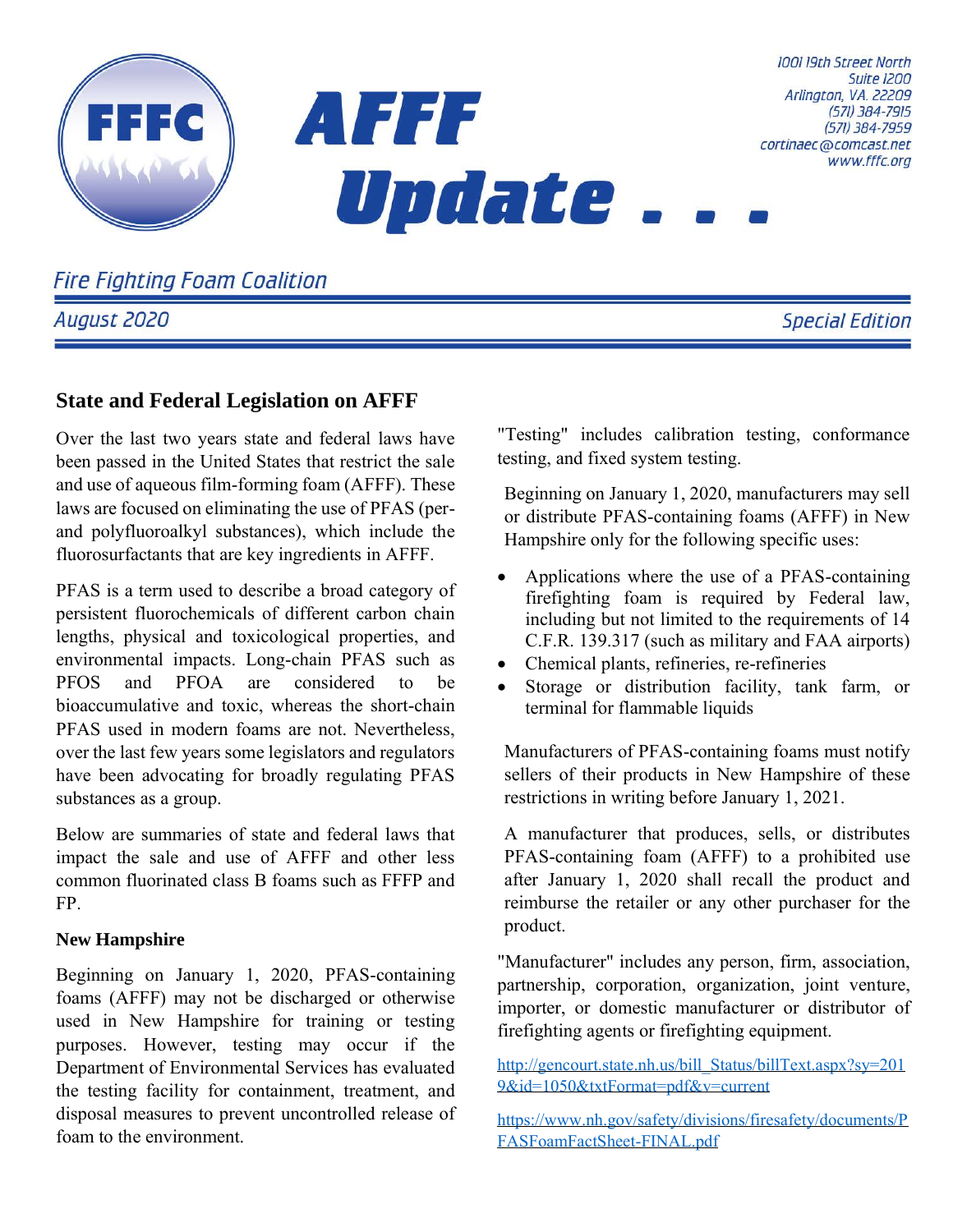### **Washington**

Beginning on July 1, 2018, PFAS-containing foams (AFFF) may not be discharged or otherwise used in Washington State for training purposes.

Beginning on July 1, 2020, manufacturers may sell or distribute PFAS-containing foams (AFFF) in Washington State only for the following specific uses:

- Applications where the use of a PFAS-containing firefighting foam is required by Federal law, including but not limited to the requirements of 14 C.F.R. 139.317 (such as military and FAA airports)
- Terminals (until January 1, 2024)
- Oil refineries (until January 1, 2024)
- Chemical plants (until January 1, 2024)

Terminals, oil refineries and chemical plants can apply to the state for waivers that could extend until January 1, 2028.

A use that becomes no longer Federally mandated would be banned within two years of the date that occurs.

Manufacturers of PFAS-containing foams must notify sellers of their products in Washington State of these restrictions in writing before July 1, 2019.

A manufacturer that produces, sells, or distributes a class B firefighting foam prohibited under this law shall recall the product and reimburse the retailer or any other purchaser for the product.

"Manufacturer" includes any person, firm, association, partnership, corporation, organization, joint venture, importer, or domestic distributor of firefighting agents or firefighting equipment.

[http://lawfilesext.leg.wa.gov/biennium/2019-](http://lawfilesext.leg.wa.gov/biennium/2019-20/Pdf/Bills/Session%20Laws/House/2265-S.SL.pdf?q=20200818111816) [20/Pdf/Bills/Session%20Laws/House/2265-](http://lawfilesext.leg.wa.gov/biennium/2019-20/Pdf/Bills/Session%20Laws/House/2265-S.SL.pdf?q=20200818111816) [S.SL.pdf?q=20200818111816](http://lawfilesext.leg.wa.gov/biennium/2019-20/Pdf/Bills/Session%20Laws/House/2265-S.SL.pdf?q=20200818111816)

[http://lawfilesext.leg.wa.gov/biennium/2017-](http://lawfilesext.leg.wa.gov/biennium/2017-18/Pdf/Bills/Session%20Laws/Senate/6413-S.SL.pdf?q=20200818112207) [18/Pdf/Bills/Session%20Laws/Senate/6413-](http://lawfilesext.leg.wa.gov/biennium/2017-18/Pdf/Bills/Session%20Laws/Senate/6413-S.SL.pdf?q=20200818112207) [S.SL.pdf?q=20200818112207](http://lawfilesext.leg.wa.gov/biennium/2017-18/Pdf/Bills/Session%20Laws/Senate/6413-S.SL.pdf?q=20200818112207)

[https://ecology.wa.gov/Waste-Toxics/Reducing-toxic](https://ecology.wa.gov/Waste-Toxics/Reducing-toxic-chemicals/Addressing-priority-toxic-chemicals/PFAS/Toxics-in-firefighting)[chemicals/Addressing-priority-toxic](https://ecology.wa.gov/Waste-Toxics/Reducing-toxic-chemicals/Addressing-priority-toxic-chemicals/PFAS/Toxics-in-firefighting)[chemicals/PFAS/Toxics-in-firefighting](https://ecology.wa.gov/Waste-Toxics/Reducing-toxic-chemicals/Addressing-priority-toxic-chemicals/PFAS/Toxics-in-firefighting)

### **Colorado**

Beginning August 2, 2019, a person or fire department may not discharge or otherwise use for training purposes or for testing firefighting foam fire systems, class B firefighting foam that contains intentionally added PFAS (AFFF).

Any testing at a structure that is used for the storage or maintenance of aircraft is exempt from the testing restrictions as long as the structure is located in an FAA airport and has constructed containment systems capable of capturing all discharged firefighting foam.

Beginning on August 2, 2021, manufacturers may sell or distribute PFAS-containing foams (AFFF) in Colorado only for the following specific uses:

- Where the inclusion of PFAS chemicals is required by or authorized by Federal law including but not limited to 14 C.F.R. part 139, or implemented in accordance with FAA guidance, or otherwise required for a military purpose
- For use at a gasoline, special fuel, or jet fuel storage and distribution facility that is supplied by a pipeline, vessel, or refinery; a tank farm from which gasoline, special fuel, or jet fuel may be removed for distribution; or a refinery
- For use at a chemical plant
- For use at the Eisenhower-Johnson Tunnels, if deemed necessary by the DOT

Beginning January 1, 2023, the use of PFAS-containing foam (AFFF) shall be prohibited at structures used for the storage or maintenance of aircraft where the structure is located in an FAA airport.

Manufacturers of PFAS-containing foams must notify sellers of their products in Colorado of these restrictions in writing before August 2, 2020.

"Manufacturer" means a person or entity that manufactures firefighting agents or firefighting equipment and any agents of that person or entity, including an importer, a distributor, an authorized servicer, a factory branch, and a distributor branch.

[https://leg.colorado.gov/sites/default/files/2019a\\_](https://leg.colorado.gov/sites/default/files/2019a_1279_signed.pdf) 1279 signed.pdf

[https://leg.colorado.gov/sites/default/files/2020a\\_1119\\_sign](https://leg.colorado.gov/sites/default/files/2020a_1119_signed.pdf) [ed.pdf](https://leg.colorado.gov/sites/default/files/2020a_1119_signed.pdf)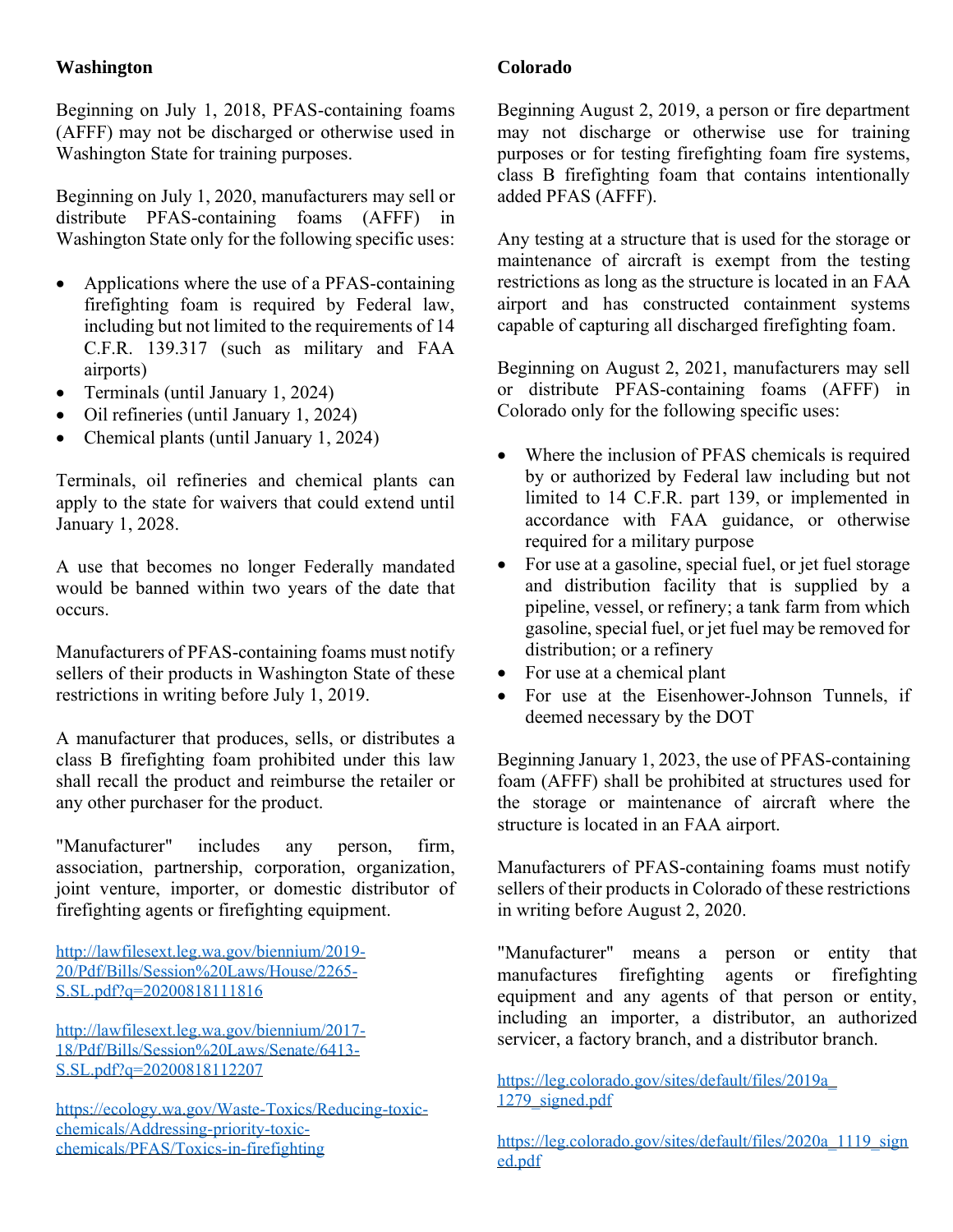## **California**

Beginning January 1, 2022 manufacturers may sell or distribute PFAS-containing foams and PFAScontaining foams may only be used for the following purposes:

- Where the inclusion of PFAS chemicals is required by federal law, including, but not limited to, Section 139.317 of Title 14 of the CFR
- For use in a fixed foam fire suppression system for class B fires that has in place a system designed for 110% containment (until January 1, 2024)
- At a terminal or an oil refinery, which may include a fixed foam fire suppression system, for either of the following uses (until January 1, 2028):
	- o For use on a storage tank for combustible or flammable liquids with a surface area of 120 m<sup>2</sup> or greater
	- o For use for fire suppression on a fuel-in-depth pool

Terminals and oil refineries can apply to the state for waivers that could extend until January 1, 2032.

A use that becomes no longer Federally mandated would be banned one year after the date that occurs.

Manufacturers of PFAS-containing foams must notify sellers of their products in California of these restrictions in writing before July 1, 2021.

A manufacturer that produces, sells, or distributes PFAS-containing foam (AFFF) to a non-exempt use after January 1, 2021 shall recall the product by March 1, 2022 and reimburse the retailer or any other purchaser of the product. A manufacturer that produces, sells, or distributes PFAS-containing foam (AFFF) for use in a fixed foam fire suppression system after January 1, 2022 shall recall the product by March 1, 2024. A recall of the product shall include safe transport and storage and documentation of the amount and storage location of the PFAS-containing foam, unless and until the California Environmental Protection Agency formally identifies a safe disposal technology.

"Manufacturer" means a person that manufactures, imports, or distributes class B firefighting foam.

### **New York**

No person or state agency shall discharge or otherwise use for training purposes PFAS-containing foam (AFFF).

Beginning May 18, 2022, manufacturers may sell or distribute PFAS-containing foams (AFFF) in New York only for the following specific uses:

- Where the inclusion of PFAS chemicals are required by federal law or regulations
- For use in suppressing or preventing an ignitable liquid fire where the Office of Fire Prevention and Control, through promulgation of a rule, exempts a use of class B fire-fighting foam on the basis that an alternative firefighting agent that is effective in suppressing or preventing an ignitable liquid fire is not available

Manufacturers of PFAS-containing foams must notify sellers of their products in New York of these restrictions in writing within one year of the implementation date.

A manufacturer that produces, sells, or distributes a class B firefighting foam prohibited under this law shall recall the product, which includes collection, transport, treatment, storage and safe disposal, after the implementation date of the restrictions and reimburse the retailer or any other purchaser for the product.

"Manufacturer" includes any person, firm, association, partnership, corporation, organization, joint venture, importer or domestic distributor of firefighting agents or firefighting equipment.

<https://legislation.nysenate.gov/pdf/bills/2019/A8979>

[http://leginfo.legislature.ca.gov/faces/billTextClient.xhtml?](http://leginfo.legislature.ca.gov/faces/billTextClient.xhtml?bill_id=201920200SB1044) [bill\\_id=201920200SB1044](http://leginfo.legislature.ca.gov/faces/billTextClient.xhtml?bill_id=201920200SB1044)